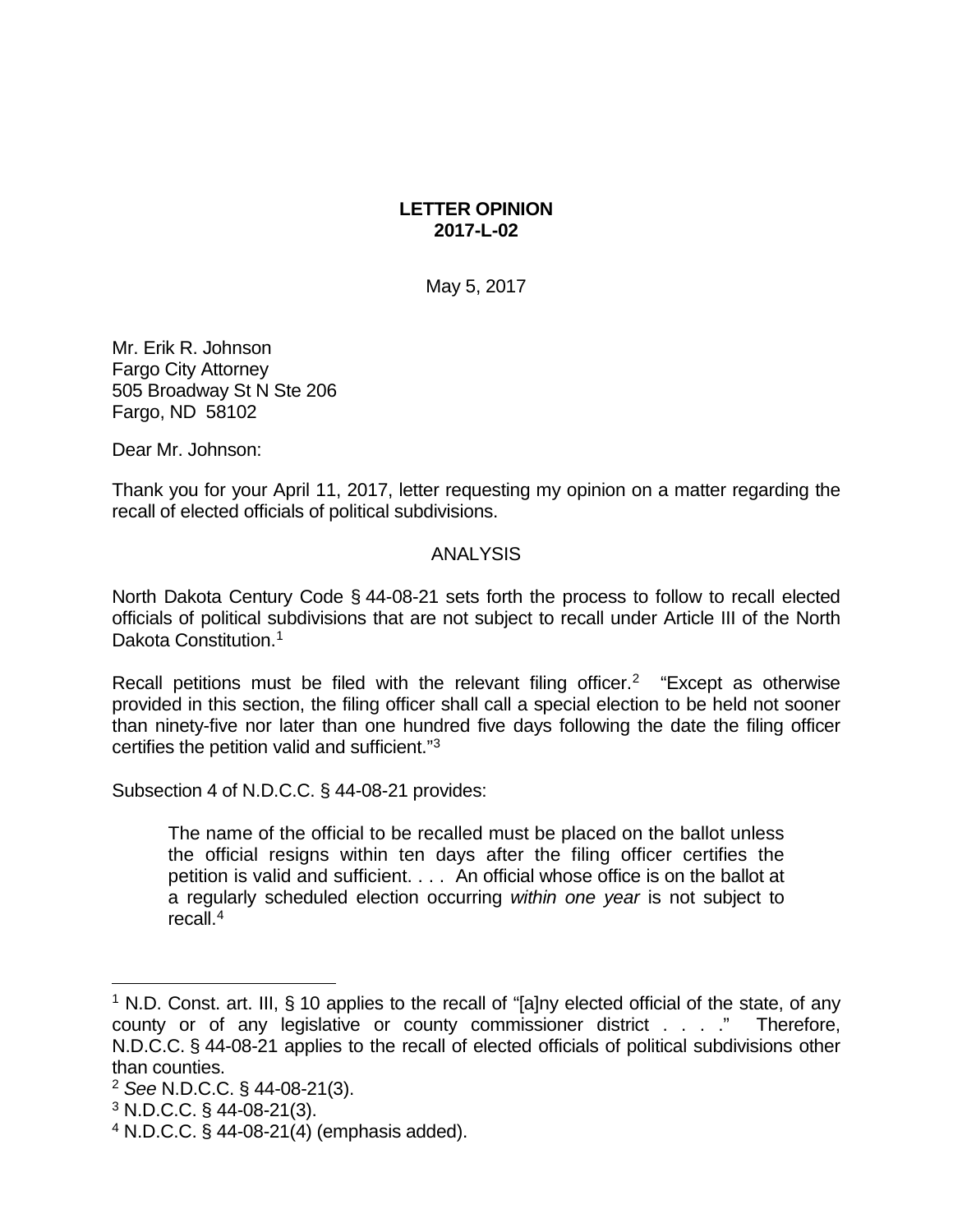LETTER OPINION 2017-L-02 May 5, 2017 Page 2

Your question relates to the last sentence quoted above. This sentence does not specify within one year of what event an election must be held. It is ambiguous as to what that event is. Additionally, the sentence does not state what is meant by the phrase "subject to recall."

When a statute is ambiguous, the administrative construction of the statute may be considered in determining the intent of the legislation.[5](#page-1-0) The Secretary of State supervises the conduct of elections in this state.<sup>6</sup> The Secretary of State's office has interpreted the last sentence quoted above to mean "within one year of the time the filing officer certifies the petition is valid and sufficient." Thus, the Secretary of State's office interprets N.D.C.C. § 44-08-21(4) as follows: An official whose office is on the ballot at a regularly scheduled election occurring within one year of the date the filing officer certifies the petition valid and sufficient, is not subject to recall.

The first sentence in subsection 4 of N.D.C.C. § 44-08-21, quoted above, refers to an official resigning "within ten days after the filing officer certifies the petition is valid and sufficient." It is reasonable for the Secretary of State's office to determine that this is the same triggering event in the last sentence in N.D.C.C. § 44-08-21(4). In addition, filing officers have relied on this interpretation and recall elections have been called based on this interpretation.

Also, "subject," as used in the last sentence in N.D.C.C. § 44-08-21 means "to cause to experience something: *was subjected to cold.*"[7](#page-1-2) It is my opinion that the phrase, "is not subject to recall" in the last sentence of N.D.C.C. § 44-08-21, means "will not be caused to experience recall."

It has been argued that the last sentence in N.D.C.C. § 44-08-21(4), quoted in this opinion, could be interpreted to mean that a recall election for a particular official may not be held within the year preceding a regularly scheduled election at which that official's office is on the ballot. This interpretation would be based on using the same operative event, i.e., the proposed date of the recall special election, that is used in the following language in state law that applies to recall elections for elected officials subject to recall under N.D. Const. art. Ill, § 10. That language, in N.D.C.C. § 16.1-01-09.1(11) states:

An official may not be recalled if the recall special election would be held during the same year in which the official's office would be included on the ballot.

Section 44-08-21, N.D.C.C., is the state law that applies to elected officials of political subdivisions that are not subject to recall under N.D. Const. art. III,  $\S$  10.<sup>[8](#page-1-3)</sup> Although

<span id="page-1-0"></span> <sup>5</sup> *See* N.D.C.C. § 1-02-39.

<span id="page-1-1"></span><sup>6</sup> *See* N.D.C.C. § 16.1-01-01.

<span id="page-1-2"></span><sup>&</sup>lt;sup>7</sup> The American Heritage Dictionary 1352 (3rd coll. ed. 1993).

<span id="page-1-3"></span><sup>8</sup> N.D.A.G. 2010-L-08 and N.D.A.G. 2003-L-50.